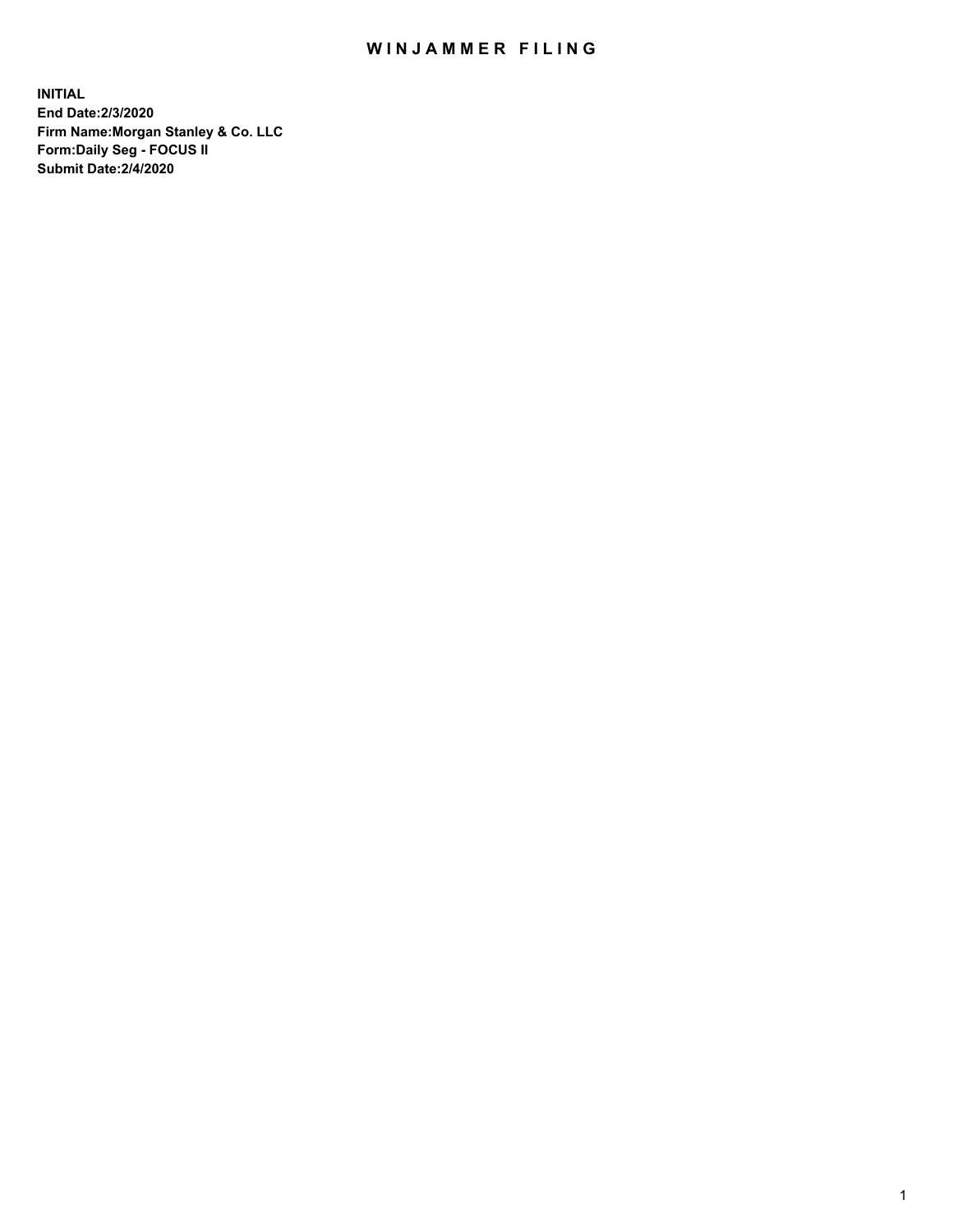**INITIAL End Date:2/3/2020 Firm Name:Morgan Stanley & Co. LLC Form:Daily Seg - FOCUS II Submit Date:2/4/2020 Daily Segregation - Cover Page**

| Name of Company                                                                   | Morgan Stanley & Co. LLC     |
|-----------------------------------------------------------------------------------|------------------------------|
| <b>Contact Name</b>                                                               | <b>Ikram Shah</b>            |
| <b>Contact Phone Number</b>                                                       | 212-276-0963                 |
| <b>Contact Email Address</b>                                                      | Ikram.shah@morganstanley.com |
| FCM's Customer Segregated Funds Residual Interest Target (choose one):            |                              |
| a. Minimum dollar amount: ; or                                                    | 235,000,000                  |
| b. Minimum percentage of customer segregated funds required:%; or                 | <u>0</u>                     |
| c. Dollar amount range between: and; or                                           | <u>00</u>                    |
| d. Percentage range of customer segregated funds required between:% and%.         | <u>00</u>                    |
| FCM's Customer Secured Amount Funds Residual Interest Target (choose one):        |                              |
| a. Minimum dollar amount: ; or                                                    | 140,000,000                  |
| b. Minimum percentage of customer secured funds required:%; or                    | <u>0</u>                     |
| c. Dollar amount range between: and; or                                           | <u>00</u>                    |
| d. Percentage range of customer secured funds required between: % and %.          | 0 <sub>0</sub>               |
| FCM's Cleared Swaps Customer Collateral Residual Interest Target (choose one):    |                              |
| a. Minimum dollar amount: ; or                                                    | 92,000,000                   |
| b. Minimum percentage of cleared swaps customer collateral required:% ; or        | <u>0</u>                     |
| c. Dollar amount range between: and; or                                           | 00                           |
| d. Percentage range of cleared swaps customer collateral required between:% and%. | 00                           |

Attach supporting documents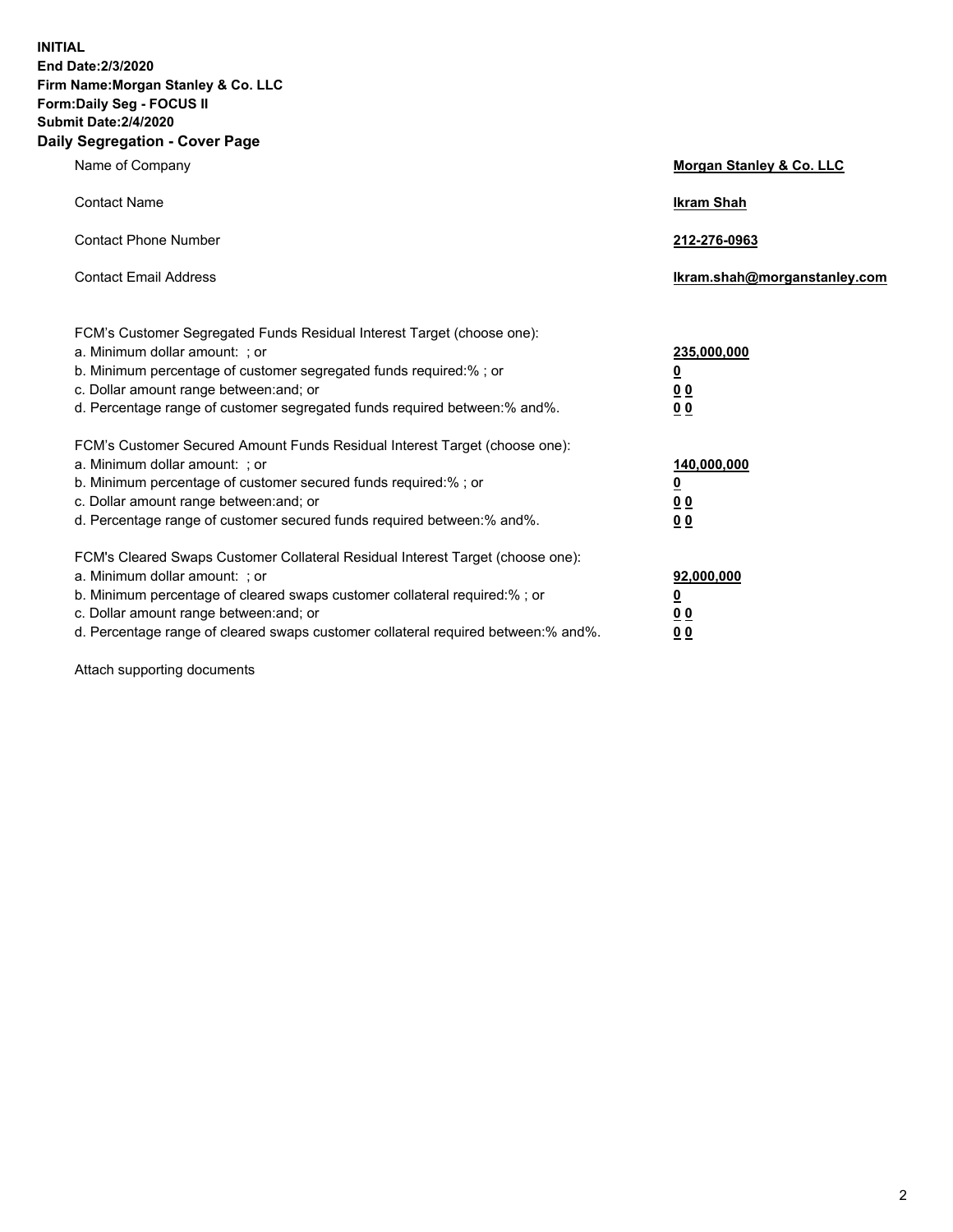|     | <b>INITIAL</b><br>End Date: 2/3/2020<br>Firm Name: Morgan Stanley & Co. LLC<br>Form: Daily Seg - FOCUS II<br><b>Submit Date: 2/4/2020</b><br><b>Daily Segregation - Secured Amounts</b> |                                       |
|-----|-----------------------------------------------------------------------------------------------------------------------------------------------------------------------------------------|---------------------------------------|
|     | Foreign Futures and Foreign Options Secured Amounts                                                                                                                                     |                                       |
|     | Amount required to be set aside pursuant to law, rule or regulation of a foreign<br>government or a rule of a self-regulatory organization authorized thereunder                        | $0$ [7305]                            |
| 1.  | Net ledger balance - Foreign Futures and Foreign Option Trading - All Customers                                                                                                         |                                       |
|     | A. Cash                                                                                                                                                                                 | 3,953,813,055 [7315]                  |
|     | B. Securities (at market)                                                                                                                                                               | 2,192,949,696 [7317]                  |
| 2.  | Net unrealized profit (loss) in open futures contracts traded on a foreign board of trade                                                                                               | -792,988,774 [7325]                   |
| 3.  | Exchange traded options                                                                                                                                                                 |                                       |
|     | a. Market value of open option contracts purchased on a foreign board of trade<br>b. Market value of open contracts granted (sold) on a foreign board of trade                          | 9,092,426 [7335]<br>-8,803,996 [7337] |
| 4.  | Net equity (deficit) (add lines 1. 2. and 3.)                                                                                                                                           | 5,354,062,407 [7345]                  |
| 5.  | Account liquidating to a deficit and account with a debit balances - gross amount                                                                                                       | 202,335,651 [7351]                    |
|     | Less: amount offset by customer owned securities                                                                                                                                        | -201,196,125 [7352] 1,139,526         |
|     |                                                                                                                                                                                         | [7354]                                |
| 6.  | Amount required to be set aside as the secured amount - Net Liquidating Equity                                                                                                          | 5,355,201,933 [7355]                  |
| 7.  | Method (add lines 4 and 5)<br>Greater of amount required to be set aside pursuant to foreign jurisdiction (above) or line                                                               | 5,355,201,933 [7360]                  |
|     | 6.                                                                                                                                                                                      |                                       |
|     | FUNDS DEPOSITED IN SEPARATE REGULATION 30.7 ACCOUNTS                                                                                                                                    |                                       |
| 1.  | Cash in banks                                                                                                                                                                           |                                       |
|     | A. Banks located in the United States                                                                                                                                                   | 480,847,554 [7500]                    |
|     | B. Other banks qualified under Regulation 30.7                                                                                                                                          | 415,892,551 [7520] 896,740,105        |
| 2.  | <b>Securities</b>                                                                                                                                                                       | [7530]                                |
|     | A. In safekeeping with banks located in the United States                                                                                                                               | 336,695,589 [7540]                    |
|     | B. In safekeeping with other banks qualified under Regulation 30.7                                                                                                                      | 0 [7560] 336,695,589 [7570]           |
| 3.  | Equities with registered futures commission merchants                                                                                                                                   |                                       |
|     | A. Cash                                                                                                                                                                                 | 13,064,312 [7580]                     |
|     | <b>B.</b> Securities                                                                                                                                                                    | $0$ [7590]                            |
|     | C. Unrealized gain (loss) on open futures contracts<br>D. Value of long option contracts                                                                                                | 1,125,121 [7600]<br>$0$ [7610]        |
|     | E. Value of short option contracts                                                                                                                                                      | 0 [7615] 14,189,433 [7620]            |
| 4.  | Amounts held by clearing organizations of foreign boards of trade                                                                                                                       |                                       |
|     | A. Cash                                                                                                                                                                                 | $0$ [7640]                            |
|     | <b>B.</b> Securities                                                                                                                                                                    | $0$ [7650]                            |
|     | C. Amount due to (from) clearing organization - daily variation                                                                                                                         | $0$ [7660]                            |
|     | D. Value of long option contracts<br>E. Value of short option contracts                                                                                                                 | $0$ [7670]<br>0 [7675] 0 [7680]       |
| 5.  | Amounts held by members of foreign boards of trade                                                                                                                                      |                                       |
|     | A. Cash                                                                                                                                                                                 | 3,236,642,210 [7700]                  |
|     | <b>B.</b> Securities                                                                                                                                                                    | 1,856,254,107 [7710]                  |
|     | C. Unrealized gain (loss) on open futures contracts                                                                                                                                     | -794,113,895 [7720]                   |
|     | D. Value of long option contracts                                                                                                                                                       | 9,092,426 [7730]                      |
|     | E. Value of short option contracts                                                                                                                                                      | -8,803,996 [7735] 4,299,070,852       |
| 6.  | Amounts with other depositories designated by a foreign board of trade                                                                                                                  | [7740]<br>$0$ [7760]                  |
| 7.  | Segregated funds on hand                                                                                                                                                                | $0$ [7765]                            |
| 8.  | Total funds in separate section 30.7 accounts                                                                                                                                           | 5,546,695,979 [7770]                  |
| 9.  | Excess (deficiency) Set Aside for Secured Amount (subtract line 7 Secured Statement                                                                                                     | 191,494,046 [7380]                    |
|     | Page 1 from Line 8)                                                                                                                                                                     |                                       |
| 10. | Management Target Amount for Excess funds in separate section 30.7 accounts                                                                                                             | 140,000,000 [7780]                    |

11. Excess (deficiency) funds in separate 30.7 accounts over (under) Management Target **51,494,046** [7785]

3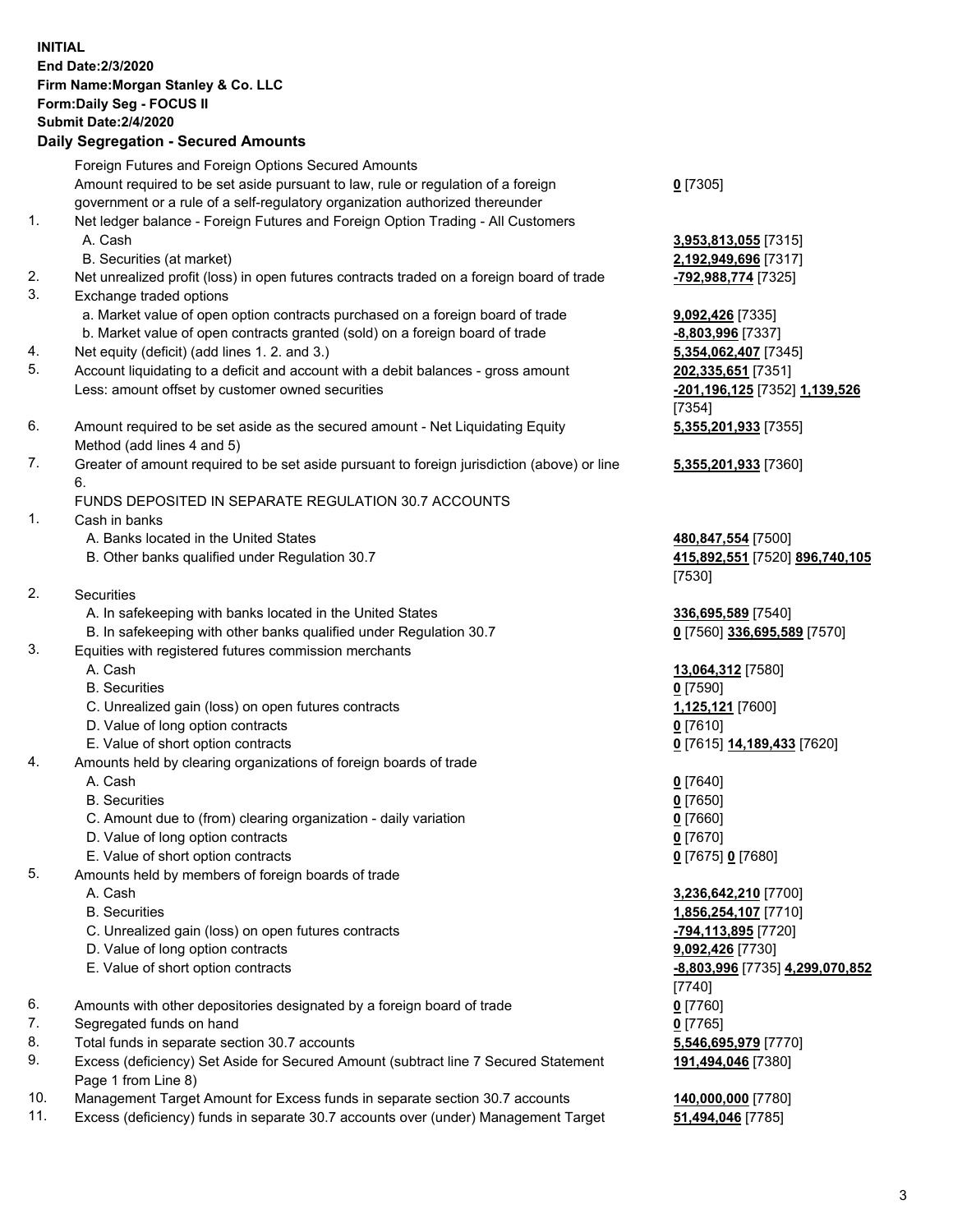**INITIAL End Date:2/3/2020 Firm Name:Morgan Stanley & Co. LLC Form:Daily Seg - FOCUS II Submit Date:2/4/2020 Daily Segregation - Segregation Statement** SEGREGATION REQUIREMENTS(Section 4d(2) of the CEAct) 1. Net ledger balance A. Cash **10,440,408,193** [7010] B. Securities (at market) **5,857,324,678** [7020] 2. Net unrealized profit (loss) in open futures contracts traded on a contract market **1,236,174,354** [7030] 3. Exchange traded options A. Add market value of open option contracts purchased on a contract market **456,291,923** [7032] B. Deduct market value of open option contracts granted (sold) on a contract market **-390,591,296** [7033] 4. Net equity (deficit) (add lines 1, 2 and 3) **17,599,607,852** [7040] 5. Accounts liquidating to a deficit and accounts with debit balances - gross amount **252,833,218** [7045] Less: amount offset by customer securities **-251,100,035** [7047] **1,733,183** [7050] 6. Amount required to be segregated (add lines 4 and 5) **17,601,341,035** [7060] FUNDS IN SEGREGATED ACCOUNTS 7. Deposited in segregated funds bank accounts A. Cash **4,008,178,898** [7070] B. Securities representing investments of customers' funds (at market) **0** [7080] C. Securities held for particular customers or option customers in lieu of cash (at market) **662,748,075** [7090] 8. Margins on deposit with derivatives clearing organizations of contract markets A. Cash **7,914,541,538** [7100] B. Securities representing investments of customers' funds (at market) **0** [7110] C. Securities held for particular customers or option customers in lieu of cash (at market) **5,194,576,603** [7120] 9. Net settlement from (to) derivatives clearing organizations of contract markets **38,598,845** [7130] 10. Exchange traded options A. Value of open long option contracts **456,291,923** [7132] B. Value of open short option contracts **and the set of our of the set of our of the set of the set of the set of the set of the set of the set of the set of the set of the set of the set of the set of the set of the set o** 11. Net equities with other FCMs A. Net liquidating equity **3,231,599** [7140] B. Securities representing investments of customers' funds (at market) **0** [7160] C. Securities held for particular customers or option customers in lieu of cash (at market) **0** [7170] 12. Segregated funds on hand **0** [7150] 13. Total amount in segregation (add lines 7 through 12) **17,887,576,185** [7180] 14. Excess (deficiency) funds in segregation (subtract line 6 from line 13) **286,235,150** [7190]

- 15. Management Target Amount for Excess funds in segregation **235,000,000** [7194]
- 16. Excess (deficiency) funds in segregation over (under) Management Target Amount Excess

**51,235,150** [7198]